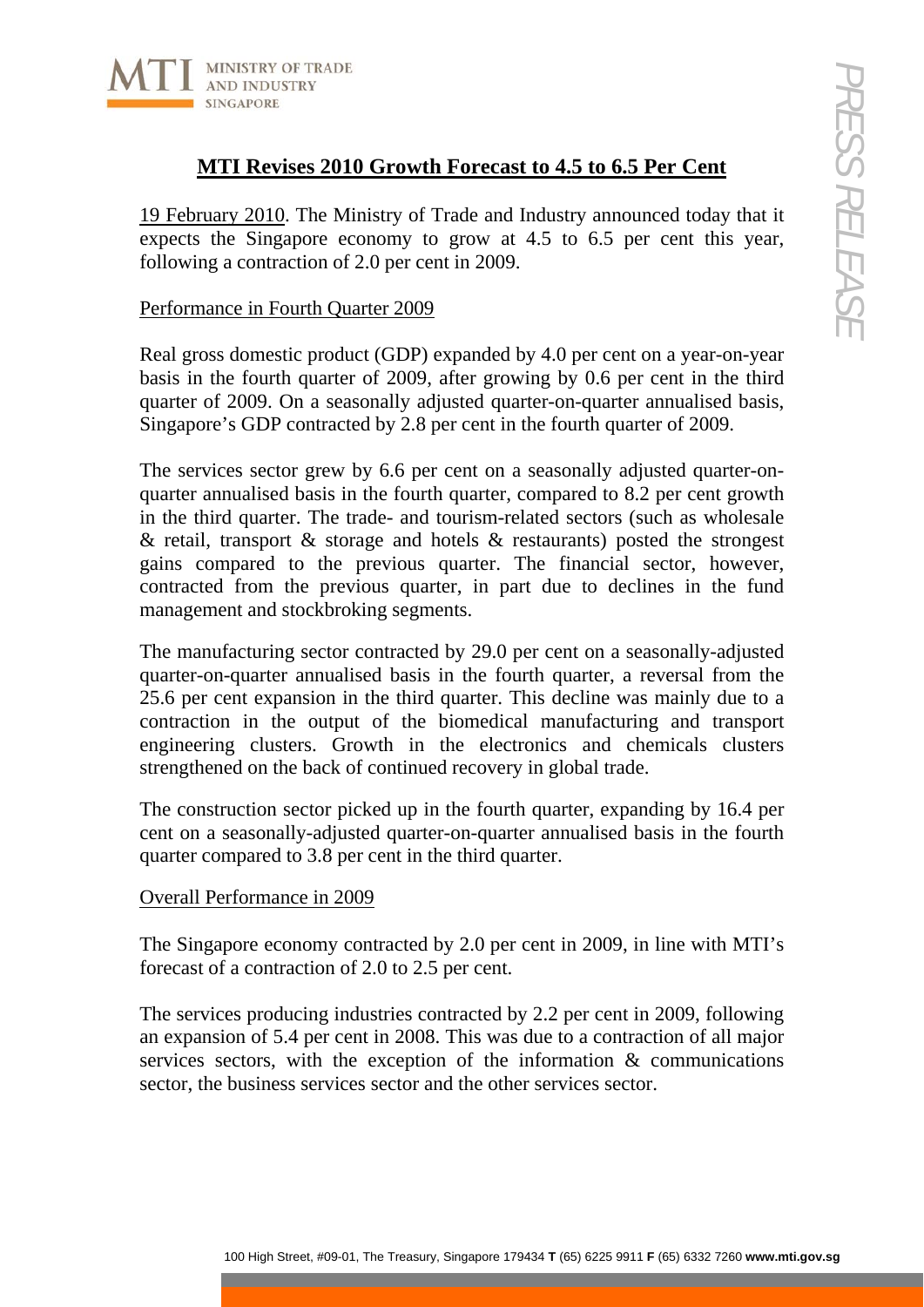

The manufacturing sector contracted by 4.1 per cent, compared to a contraction of 4.2 per cent in 2008. With the exception of the biomedical manufacturing sector, all manufacturing clusters (electronics, chemicals, transport engineering, precision engineering and general manufacturing) contracted in 2009.

The construction sector expanded by 16.0 per cent, following growth of 20.8 per cent in 2008.

# Economic Outlook for 2010

Major economies around the world have emerged from recession. Financial markets have stabilised, and trade flows and industrial production have also picked up strongly.

Asia is expected to experience a strong recovery in 2010. The recovery in the G3 economies, however, is expected to be weaker, largely supported by fiscal stimulus measures and inventory accumulation in the first half of the year.

**Example 100** Street (also section of the street) of the biomedical manufacturing score contrined by 4.1 per cent in Street<br>
2. The manufacturing contracted in the manufacturing contracted in the manufacturing contracted i The outlook for the second half of the year remains uncertain. Private final demand in the G3 may remain weak, as there are still few indications that nonpolicy induced private demand is gaining strength. Weak labour markets, high levels of unused capacity, and tight credit conditions will continue to dampen spending by households and enterprises. In addition, several downside risks remain, including sovereign debt risks (especially in Europe) and asset price inflation in Asia. These factors could weigh on the pace of growth in major economies, especially in the later part of 2010.

The Ministry of Trade and Industry expects the Singapore economy to grow by **4.5 to 6.5 per cent** in 2010. This upgrade from the earlier 3.0 to 5.0 per cent forecast largely reflects increased strength in the near term growth momentum.

# Inflation Outlook for 2010

For 2010, the inflation forecast has been revised from 2.5 to 3.5 per cent to **2.0 to 3.0 per cent**. This revision is attributable to the rebasing of the consumer price index (CPI) to 2009, which resulted in changes to the weights of goods and services in the CPI, as well as to methodological improvements. The Monetary Authority of Singapore's underlying inflation forecast, which excludes the cost of accommodation and private road transport, remains at 1.0 to 2.0 per cent.

MINISTRY OF TRADE AND INDUSTRY 19 February 2010